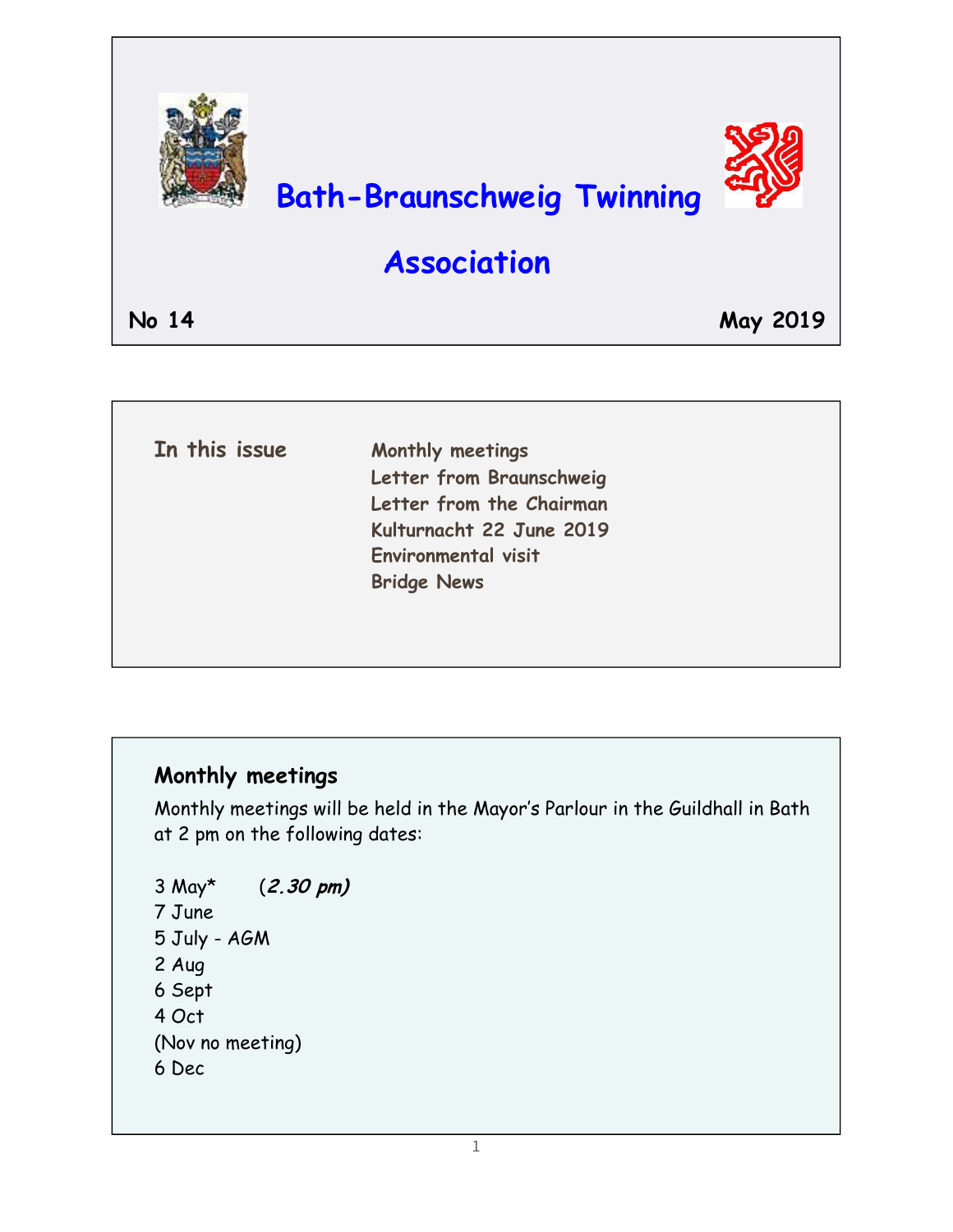

### **Letter from Braunschweig**

Mark Twain used to say: "In the spring, I have counted 136 different kinds of weather inside of 24 hours." This seems like an exact description of the current weather conditions in Braunschweig. One day we are sitting in our gardens, enjoying the sun and the beautiful flowers, next day we feel like putting on our winter boots and coat and fighting the cold. As a result, many people are down with influenza. But the positive aspect is: Summer is coming and we are looking forward to our visitors from Bath for the big cultural event in June, the "Kulturnacht". It will be an amazing and wonderful addition to the programme to welcome artists and guests from all international twin cities.

Best wishes from

Katrin and the DEG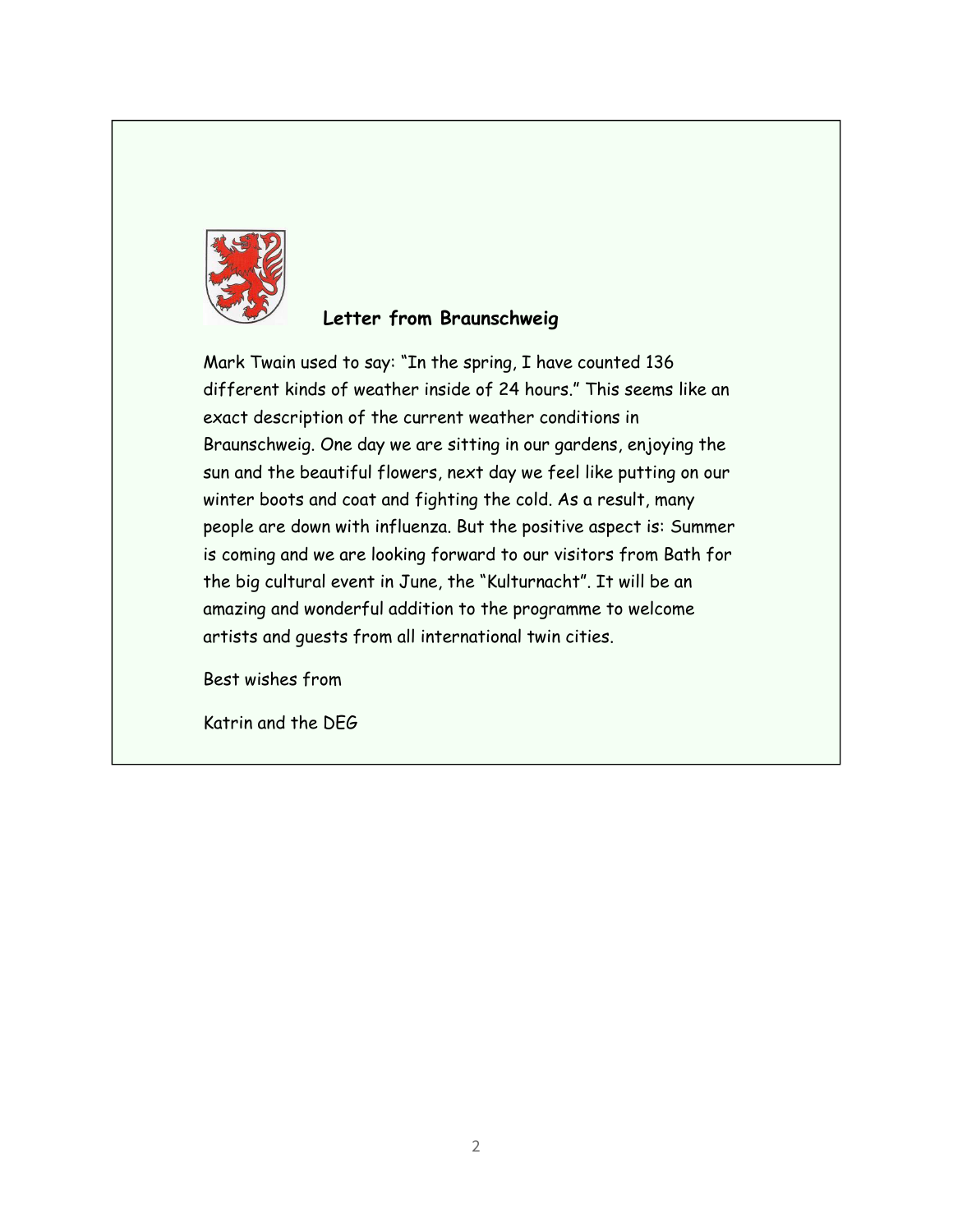

Hello, fellow members and a Happy Springtime to you all. It's been a funny few weeks for me, having undergone two successful operations to remove cataracts and battling chaotic weather conditions here at Claverton Down - but all is well and my sight now perfect! Our Association was pleased to host visits from three guests from Braunschweig, Dr. Franziska Gromadecki, and Dr. Britta Jänicke, representing environmental issues common to both cities, and Sabine Apel, from the Department of International Relations. The Mayoral staff, Elizabeth and Anthony, did us proud, as usual, and helped to make our guests feel welcome.

A number of our members have been experiencing health problems of late and we wish them well.

I realise that RMS Titanic is totally unrelated to the Association but it has been one of my focuses since 2011 (my Mayoral year) and I shall be giving a talk at the Bath Royal Literary and Scientific Institution (9th May - 7.30pm) on the ship's links to Bath. One of the highlights of these links was the Titanic's oldest survivor, Edwina Troutt, who was born in Bath in 1884 and I have finally managed to have a metal plaque created to honour her existence and this will be placed in Southgate in the coming weeks.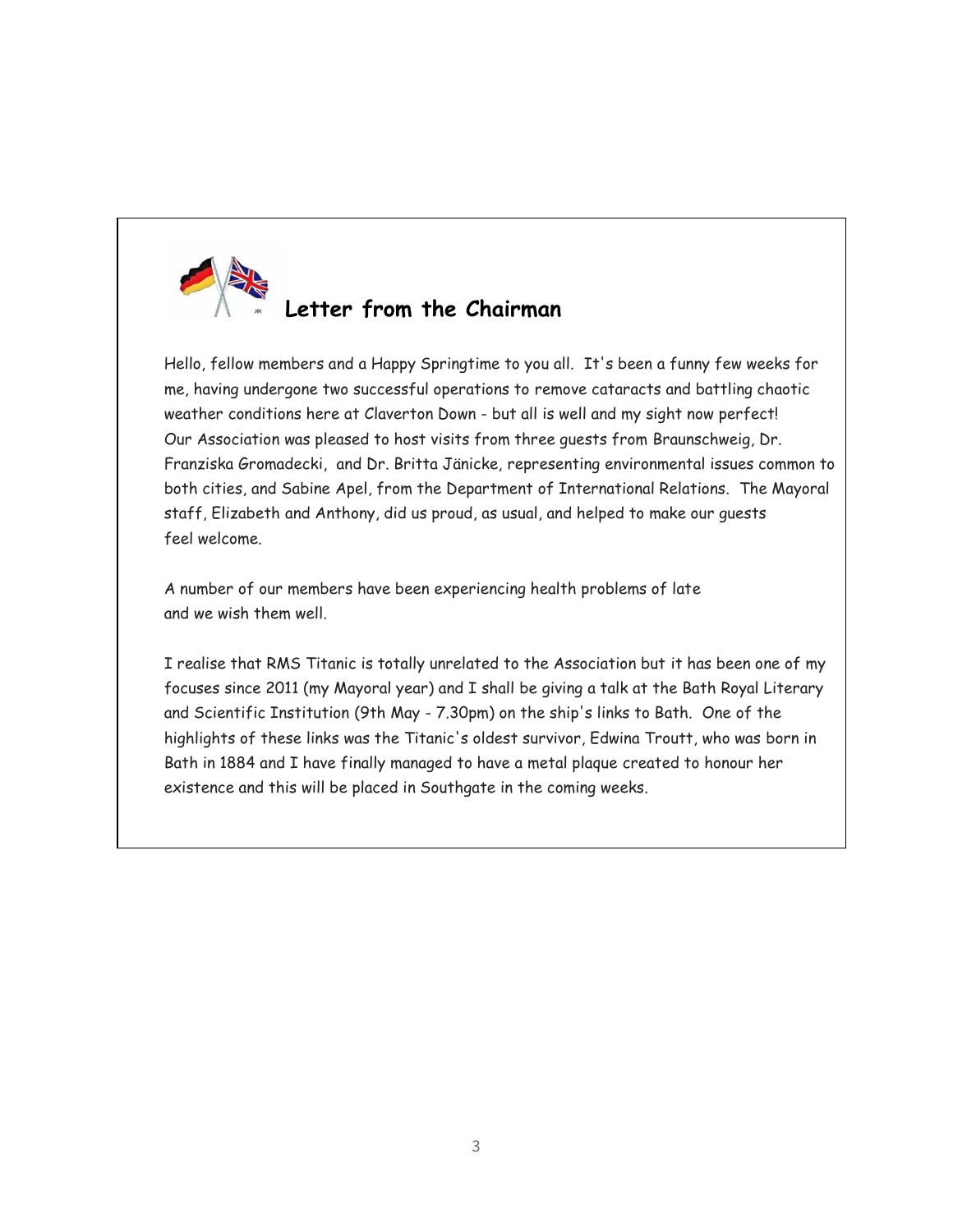# **Kulturnacht Braunschweig 22 June 2019**

#### **Uke Can't Be Serious**

We travel out to Braunschweig on Thursday 20th June and will attend a civic reception in the evening.

On Friday we will be leading a 'flashmob' of all nine participating acts singing 'Let It Be'. After this we expect to busk over lunchtime. In the evening we will attend a summer party of various Braunschweig 'friendship associations' with countries from around the world. We hope to present a painting of Bath to the Mayor at this party or at the reception on Thursday evening. On Saturday we will do a city tour in the morning. In the afternoon we will rehearse for the Kulturnacht with the other eight twin cities. We will then perform at the Kulturnacht and lead a final 'flashmob' of Let It Be in the hall.

On Sunday, we will travel home.

#### **Bath Operatic and Dramatic Society**

The Bath Operatic and Dramatic Society will also be participating in the Kulturnacht. Their previous visit in June 2017 partly in cooperation with the Cortez Musik Theater was a great success.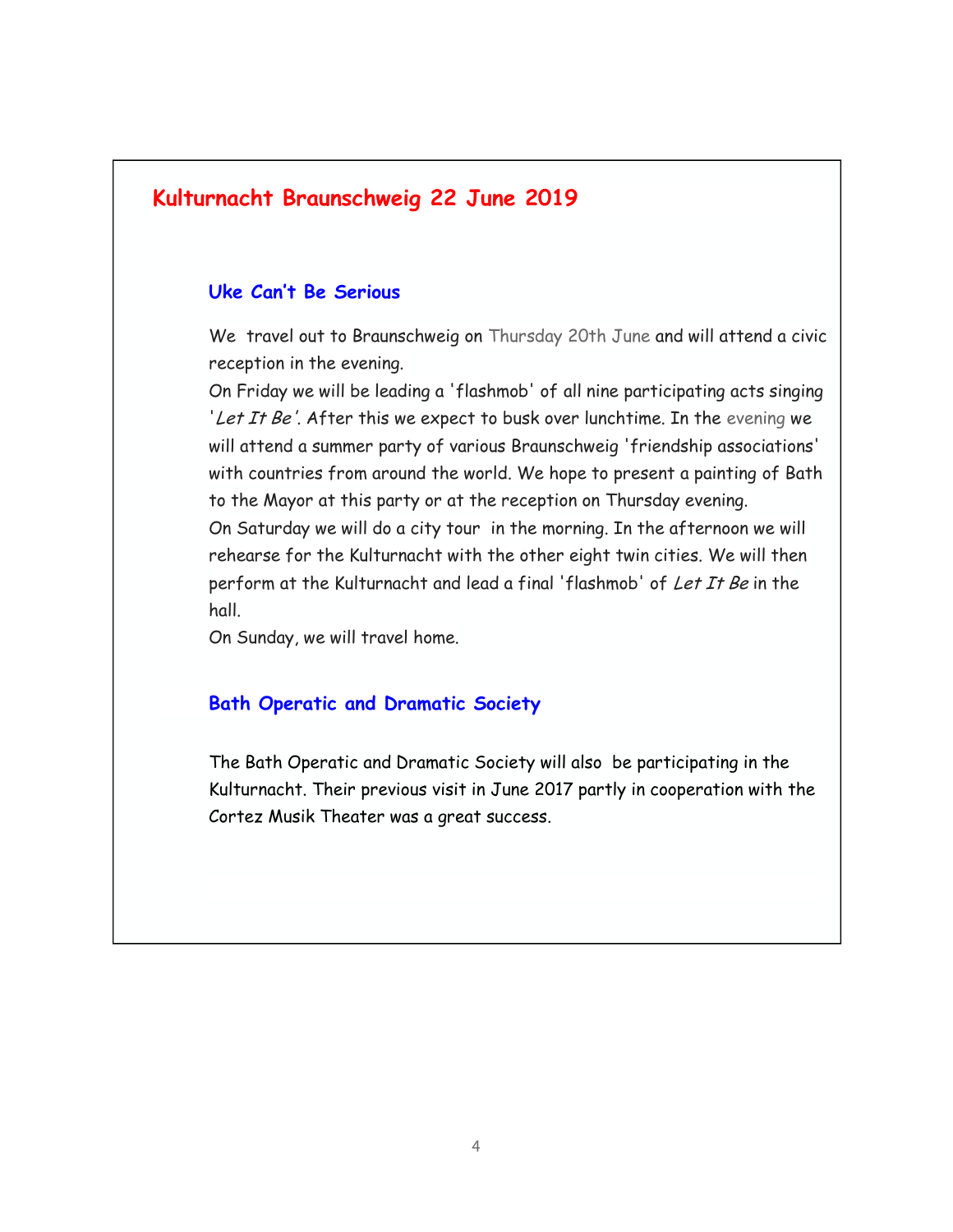### **Environmental Visit**

Our 3 visitors from Braunschweig, Drs Franziska Gromadecki [FG] and Britta Jaenicke [BJ] from the Dept of Environmental Protection and Sabine Apel [SA] from the Dept of International Relations, have written to say that they found the visit both interesting and enjoyable.

The programme included a Mayoral Reception, which was followed by a forum on environmental topics with short presentations from 3 officers from BANES Council and FG and BJ. There were visits to the Roman Baths, the Bath Abbey Footprint Project and the Wessex Water HQ at Claverton Down.

The visit concluded with a talk to the German Society of Bath by FG and BJ followed by a lively discussion.

SA was able to make contact with both Huw Morgan from BODS and Andy Ward from 'Uke Can't be Serious' to discuss their forthcoming participation in the Braunschweig Kulturnacht in June. She was also very happy finally to meet Anthony Martin and Elizabeth Mence in the Mayor's Office; in addition she took back with her a large number of booklets and a DVD from the Bath Tourist Office.

Martin Guest